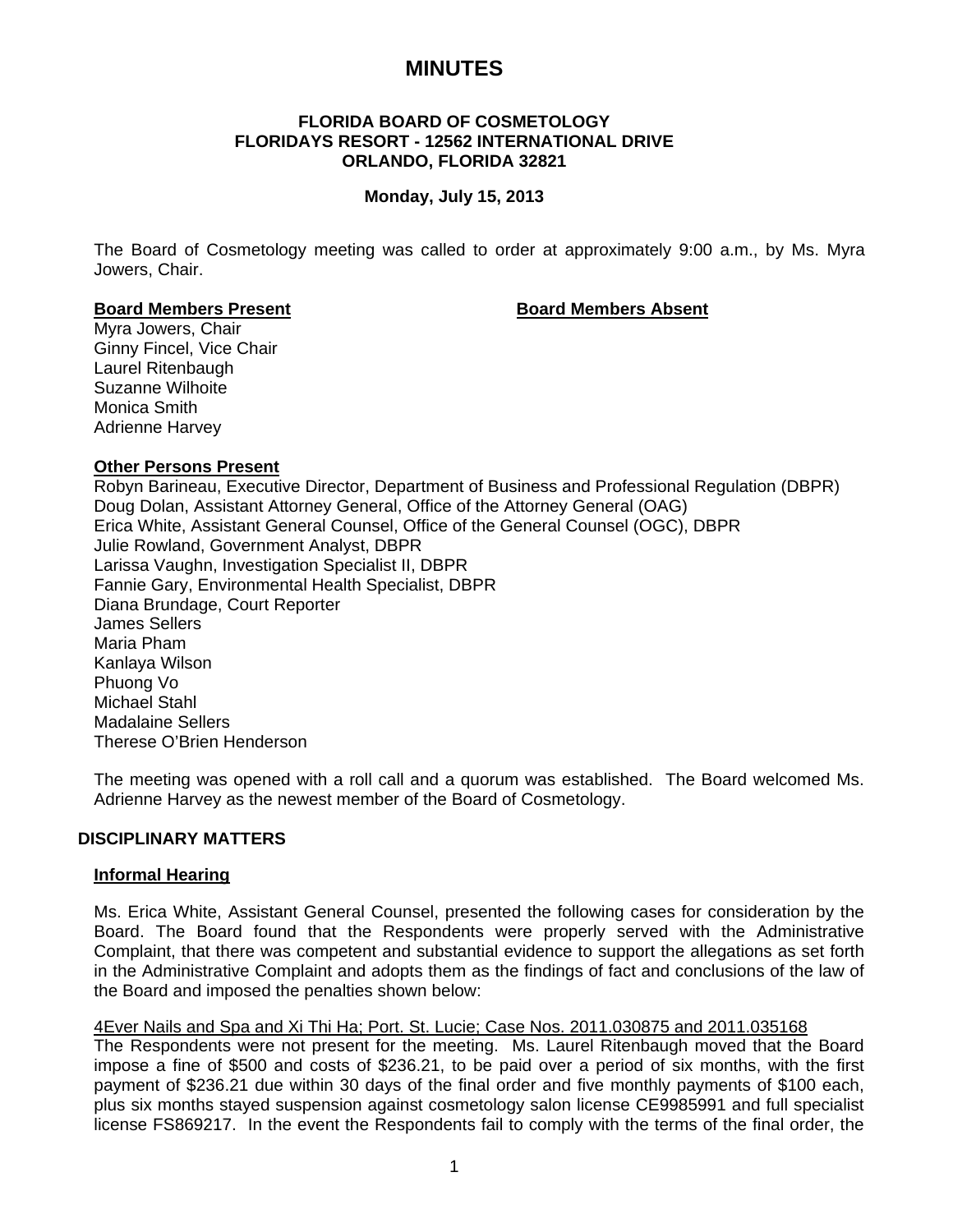stay shall be lifted and the cosmetology salon license and full specialist license will be suspended. Ms. Suzanne Wilhoite seconded the motion and the motion passed unanimously.

Donna Barnes and Friends Salon; Titusville; Case Nos. 2012.009001 and 2011.033852 Ms. White requested that these cases be pulled from the agenda.

# Chaney's Barber & Beauty; Ft. Myers; Case No. 2012.012908

The Respondent was not present for the meeting. Ms. Ritenbaugh moved that the Board impose a fine of \$1,500 and costs of \$91.99. Ms. Monica Smith seconded the motion and the motion passed unanimously.

# Goolies II; Orlando; Case No. 2011.050157

The Respondent was not present for the meeting. Ms. Smith moved that the Board impose a fine of \$300 and costs of \$393.29, to be paid over a period of six months, with the first payment of \$393.29 due within 30 days of the final order and five monthly payments of \$60 each, re-inspection within six months, plus 30 days suspension against cosmetology salon license CE9973781. Ms. Ritenbaugh seconded the motion and the motion passed unanimously.

# Kitty Kat Nail Salon; Palm Beach Gardens; Case No. 2012.008200

Ms. Kanlaya Wilson was present for the meeting and was sworn in by the Court Reporter. Ms. Smith moved that the Board impose costs of \$118.10 only. Ms. Ritenbaugh seconded the motion and the motion passed unanimously.

# Annamaria Kolnicki; New Port Richey; Case No. 2011.032178

The Respondent was not present for the meeting. Ms. Ritenbaugh moved that the Board impose costs of \$238.93 only. Ms. Wilhoite seconded the motion and the motion passed unanimously.

# Kanlaya L. Wilson; North Palm Beach; Case No. 2012.010652

Ms. Wilson was present for the meeting and was sworn in by Ms. Diana Brundage, Court Reporter. Ms. Smith moved that the Board impose a fine of \$500 and costs of \$254.87, to be paid over a period of six months, with the first payment of \$254.87 due within 30 days of the final order and five monthly payments of \$100 each, plus six months stayed suspension against full specialist license FS861623. In the event the Respondent fails to comply with the terms of the final order, the stay shall be lifted and the full specialist license will be suspended. Ms. Wilhoite seconded the motion and the motion passed unanimously.

#### Lovely Nails of Jupiter; Jupiter; Case No. 2012.012498

Ms. Phuong Vo was present for the meeting and was sworn in by the Court Reporter. The Board referred the case to the Division of Administrative Hearings as a formal hearing.

#### Phuong T. Vo; Jupiter; Case No. 2012.012481

Ms. Vo was present for the meeting and was sworn in by the Court Reporter. The Board referred the case to the Division of Administrative Hearings as a formal hearing.

# Maria E. Pham; Lake Park; Case No. 2012.010649

Ms. Pham was present for the meeting and was sworn in by the Court Reporter. Ms. Smith moved that the Board impose a fine of \$500 and costs of \$239.54, to be paid over a period of six months, with the first payment of \$239.54 due within 30 days of the final order and five monthly payments of \$100 each, plus six months stayed suspension against cosmetology salon license CE9980339. In the event the Respondent fails to comply with the terms of the final order, the stay shall be lifted and the cosmetology salon license will be suspended. Ms. Wilhoite seconded the motion and the motion passed unanimously.

# **Motion for Waiver of Rights and Final Order**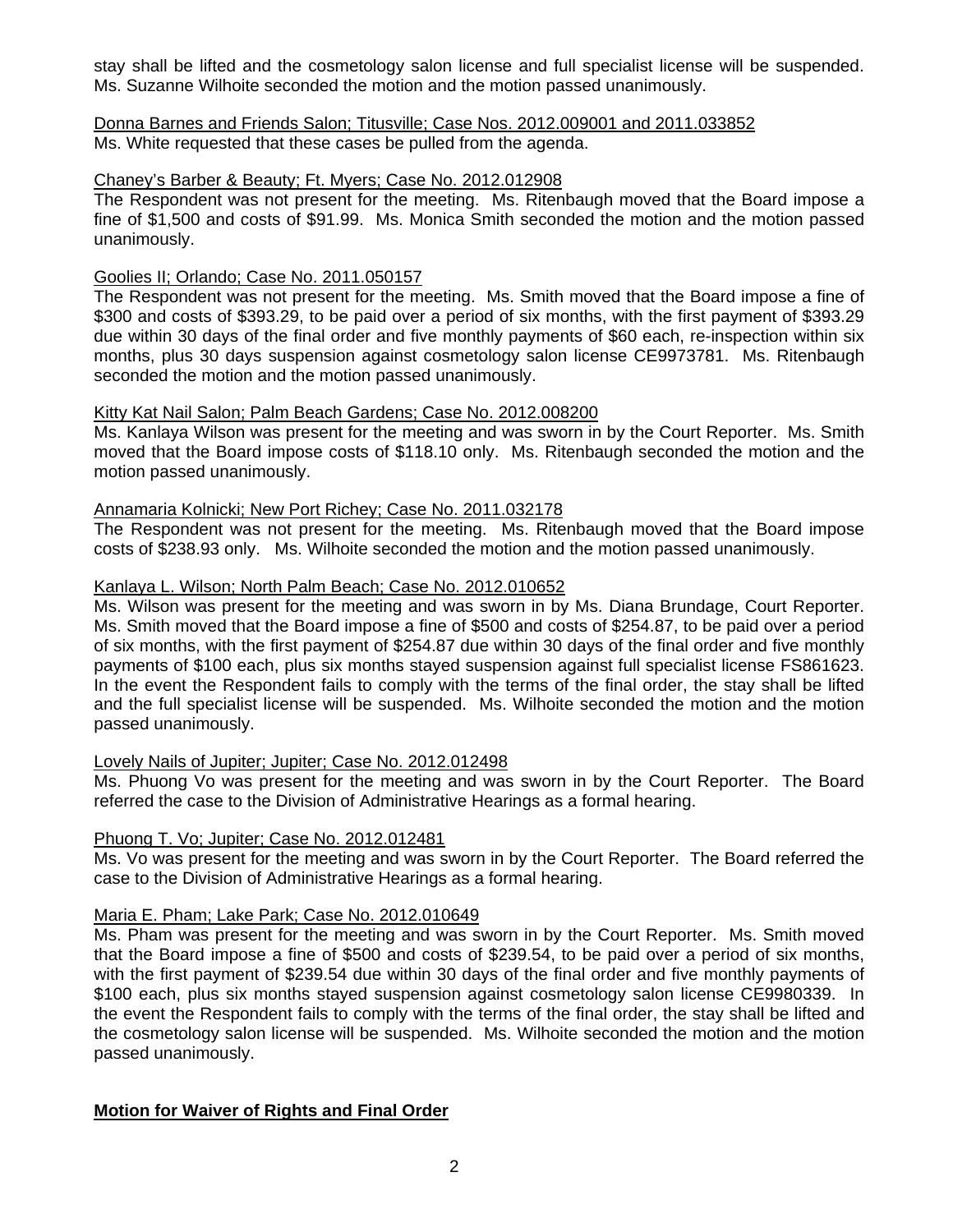Ms. White presented the following cases for consideration by the Board. The Board found that the Respondents were properly served with the Administrative Complaint, the Respondents failed to respond within 21 days thereby waiving their right to elect a hearing in this matter, that the Board accept the allegations as stated in the Administrative Complaint and adopt them as the findings of fact and conclusions of law of the Board and imposed the penalties shown below:

# Anatres Hair Designers; Coral Gables; Case No. 2012.019357

The Respondent was not present for the meeting. Ms. Ritenbaugh moved that the Board impose a fine of \$500 and costs of \$65.50, to be paid over a period of six months, with the first payment of \$65.50 due within 30 days of the final order and five monthly payments of \$100 each, plus six months stayed suspension against cosmetology salon license CE64904. In the event the Respondent fails to comply with the terms of the final order, the stay shall be lifted and the cosmetology salon license will be suspended. Ms. Wilhoite seconded the motion and the motion passed unanimously.

# Shanda Barnes; Starke; Case No. 2011.051049

Ms. White requested that this case be pulled from the agenda.

#### Beautiful Nails; Fort Walton Beach; Case No. 2011.049076

The Respondent was not present for the meeting. Ms. Wilhoite moved that the Board impose a fine of \$500 and costs of \$199.57, to be paid over a period of six months, with the first payment of \$199.57 due within 30 days of the final order and five monthly payments of \$100 each, plus six months stayed suspension against cosmetology salon license CE9959515. In the event the Respondent fails to comply with the terms of the final order, the stay shall be lifted and the cosmetology salon license will be suspended. Ms. Ritenbaugh seconded the motion and the motion passed with Chair Jowers voting against the motion.

# Caprice Salon and Spa, Inc.; Sunny Isles Beach; Case No. 2011.042170

The Respondent was not present for the meeting. Ms. Ritenbaugh moved that the Board impose a fine of \$1,000 and costs of \$216.29, plus suspension against cosmetology salon license CE9961532 until all outstanding fines and costs are paid in full. Ms. Wilhoite seconded the motion and the motion passed unanimously.

#### Jarrett Jarmaine Chaney; Fort Myers; Case No. 2012.012920

The Respondent was not present for the meeting. Ms. Ritenbaugh moved that the Board impose a fine of \$1,500 and costs of \$91.99, to be paid over a period of six months, with the first payment of \$91.99 due within 30 days of the final order and five monthly payments of \$300 each, plus six months stayed suspension against cosmetology license CL230085. In the event the Respondent fails to comply with the terms of the final order, the stay shall be lifted and the cosmetology license will be suspended. Ms. Wilhoite seconded the motion and the motion passed unanimously.

# Classic Nails & Spa; Palm Beach Gardens; Case No. 2012.007122

Ms. Maria Pham was present for the meeting and was sworn in by the Court Reporter. Vice Chair Ginny Fincel moved that the Board impose costs of \$111.37 only. Ms. Smith seconded the motion and the motion passed unanimously.

# D'Aqua Salon; Orlando; Case Nos. 2011.054780 and 2011.054785

The Respondent was not present for the meeting. Ms. Ritenbaugh moved that the Board impose a fine of \$500 and costs of \$249.12, to be paid over a period of six months, with the first payment of \$249.12 due within 30 days of the final order and five monthly payments of \$100 each, plus six months stayed suspension against cosmetology salon license CE9986432. In the event the Respondent fails to comply with the terms of the final order, the stay shall be lifted and the cosmetology salon license will be suspended. Ms. Wilhoite seconded the motion and the motion passed unanimously.

Laila M. Henriquez-Monserrate; Orlando; Case No. 2011.054796

Ms. White requested that this case be pulled from the agenda.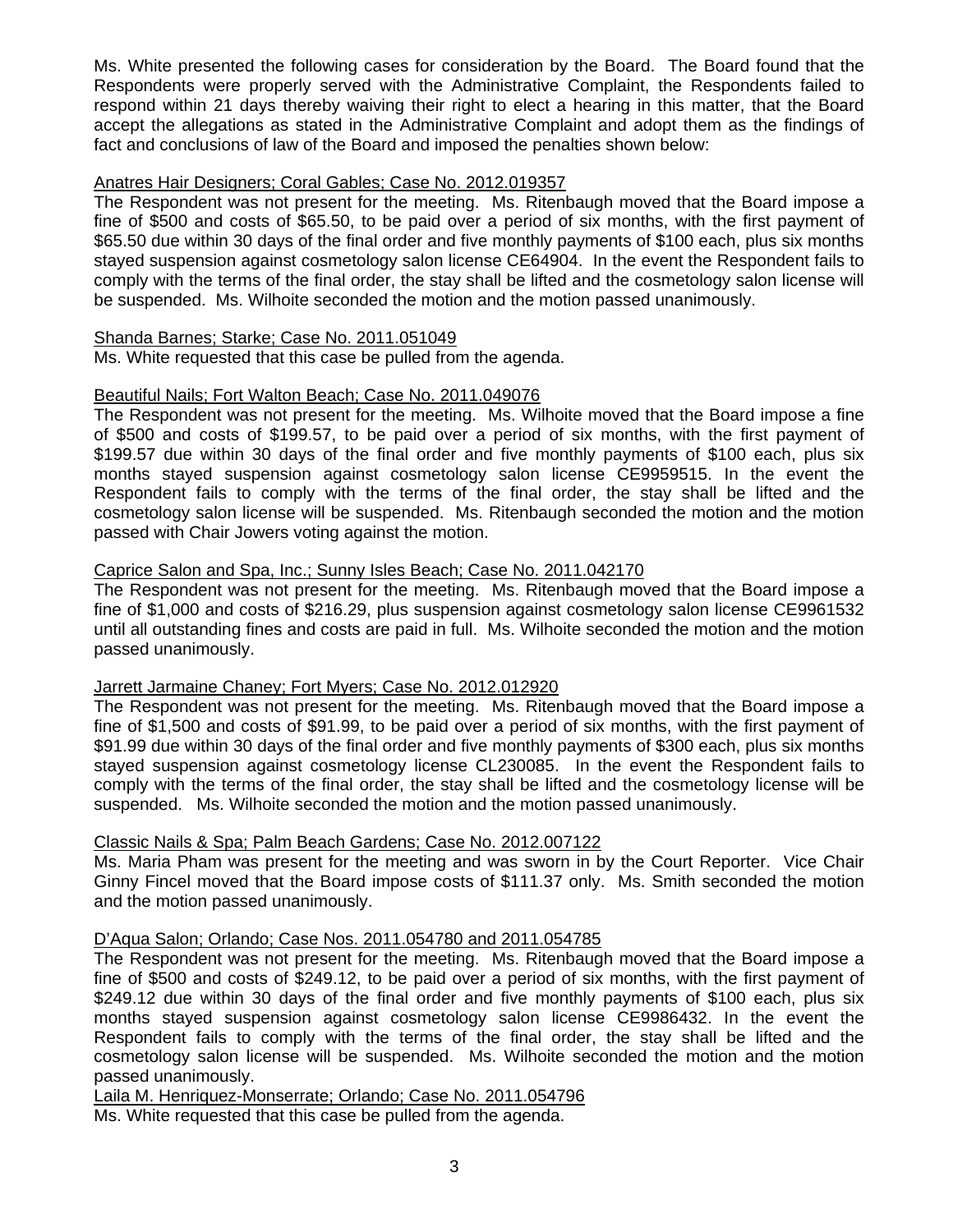# Cornelius Horton; Tampa; Case No. 2011.042098

The Respondent was not present for the meeting. Ms. Ritenbaugh moved that the Board impose a fine of \$500 and costs of \$115.69, to be paid over a period of six months, with the first payment of \$115.69 due within 30 days of the final order and five monthly payments of \$100 each, plus six months stayed suspension against cosmetology license CL241171. In the event the Respondent fails to comply with the terms of the final order, the stay shall be lifted and the cosmetology license will be suspended. Ms. Wilhoite seconded the motion and the motion passed unanimously.

#### LA 1 Nails Spa and Lannie Thi Nguyen; Royal Palm Beach; Case Nos. 2012.002539 and 2012.005935

The Respondents were not present for the meeting. Ms. Smith moved that the Board impose a fine of \$950 and costs of \$244.52, to be paid over a period of six months, with the first payment of \$244.52 due within 30 days of the final order and five monthly payments of \$190 each, plus six months stayed suspension against cosmetology salon license CE9985683 and full specialist license FS881827. In the event the Respondents fail to comply with the terms of the final order, the stay shall be lifted and the cosmetology salon license and full specialist license will be suspended. Ms. Wilhoite seconded the motion and the motion passed unanimously.

# LA Nueva Marquesina Unisex Salon LLC.; Orlando; Case No. 2011.054176

The Respondent was not present for the meeting. Ms. Ritenbaugh moved that the Board impose a fine of \$500 and costs of \$286.82, plus suspension against cosmetology salon license CE9979277 until all outstanding fines and costs are paid in full. Ms. Smith seconded the motion and the motion passed unanimously.

# Sushawn Matthews; West Palm Beach; Case No. 2011.050738

Ms. White requested that this case be pulled from the agenda.

# Nail Care, Inc. and Thien The Phung; Palm Beach Gardens; Case Nos. 2012.007116 and 2012.010748

The Respondents were not present for the meeting. Vice Chair Fincel moved that the Board impose a fine of \$1,500 and costs of \$326.05, to be paid over a period of six months, with the first payment of \$326.05 due within 30 days of the final order and five monthly payments of \$300 each, plus six months stayed suspension against cosmetology salon license CE9964181 and nail specialist license FV9532233. In the event the Respondents fail to comply with the terms of the final order, the stay shall be lifted and the cosmetology salon license and nail specialist license will be suspended. Ms. Wilhoite seconded the motion and the motion passed unanimously.

#### Eneida Sosa Cintron; Ruskin; Case No. 2011.058890

The Respondent was not present for the meeting. Ms. Ritenbaugh moved that the Board impose a fine of \$500 and costs of \$25.19, to be paid over a period of six months, with the first payment of \$25.19 due within 30 days of the final order and five monthly payments of \$100 each, plus six months stayed suspension against cosmetology license CL1178794. In the event the Respondent fails to comply with the terms of the final order, the stay shall be lifted and the cosmetology license will be suspended. Ms. Wilhoite seconded the motion and the motion passed unanimously.

#### Robin Marie Speronis; Cape Coral; Case No. 2011.050344

The Respondent was not present for the meeting. Ms. Wilhoite moved that the Board impose a fine of \$500 and costs of \$248.38, to be paid over a period of six months, with the first payment of \$348.38 due within 30 days of the final order and five monthly payments of \$100 each, plus six months stayed suspension against facial specialist license FB9719321. In the event the Respondent fails to comply with the terms of the final order, the stay shall be lifted and the facial specialist license will be suspended. Ms. Ritenbaugh seconded the motion and the motion passed unanimously.  **Settlement Stipulation**

#### #1 Nails & Spa and Ngoc Van Ha; Port St. Lucie; Case Nos. 2011.047327 and 2011.047318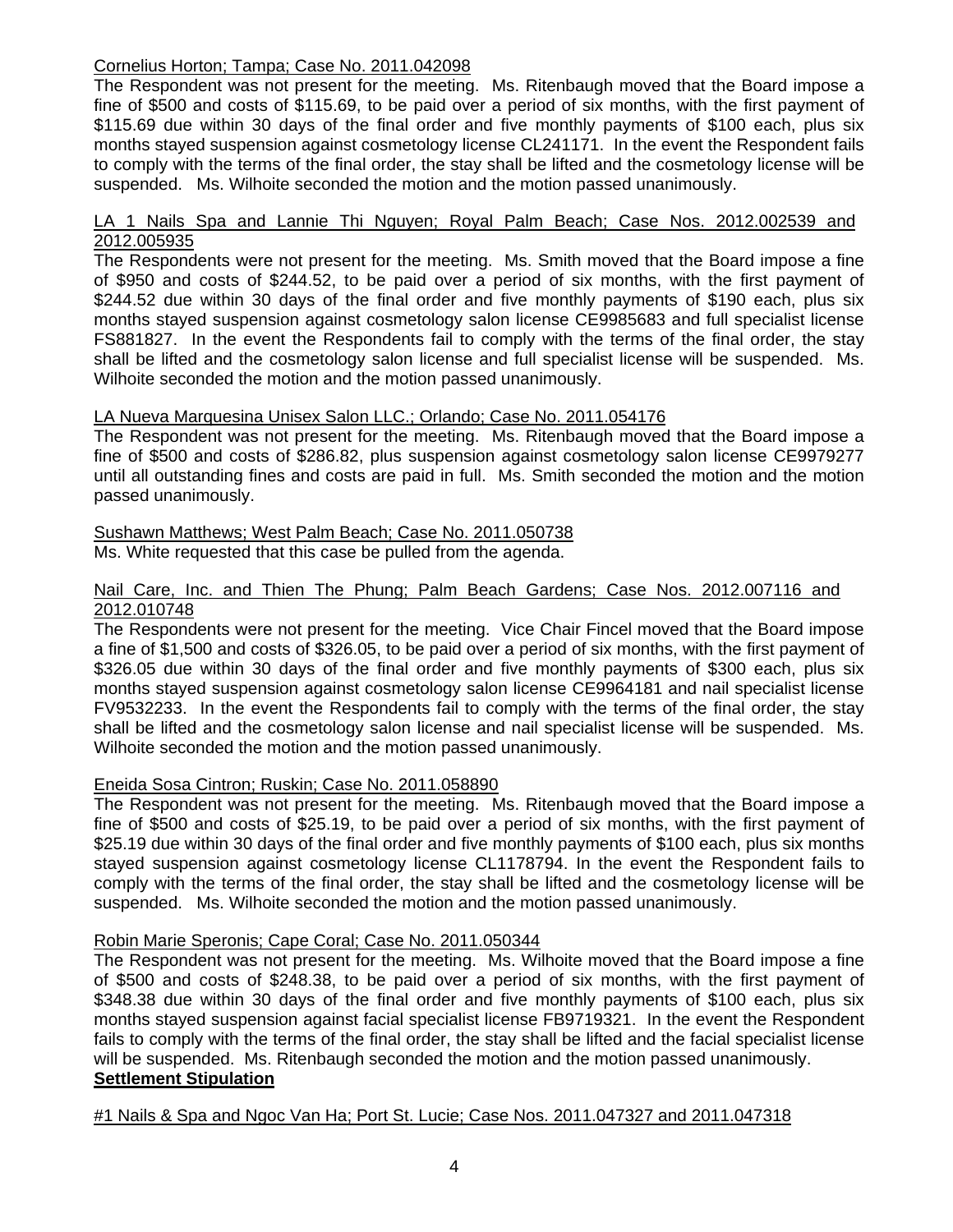The Respondents were not present for the meeting. Vice Chair Fincel moved that the Board adopt the Stipulation of the parties as the Board's final action in this matter and incorporate it and all of its terms into a final order and impose a fine of \$1,000 and costs of \$244.04, to be paid over a period of six months, with the first payment of \$244.04 due within 30 days of the final order and five monthly payments of \$200 each, plus six months stayed suspension against cosmetology salon license CE9969044 and nail specialist license FV566075. In the event the Respondents fail to comply with the terms of the final order, the stay shall be lifted and the cosmetology salon license and nail specialist license will be suspended. Ms. Smith seconded the motion and the motion passed unanimously.

#### Allure Massage of Palm Beach; West Palm Beach; Case No. 2012.030563

The Respondent was not present for the meeting. Vice Chair Fincel moved that the board adopt the Stipulation of the parties as the board's final action in this matter and incorporate it and all of its terms into a final order and impose a fine of \$500 and costs of \$58.17, to be paid over a period of six months, with the first payment of \$58.17 due within 30 days of the final order and five monthly payments of \$100 each, plus six months stayed suspension against cosmetology salon license CE9980487. In the event the Respondent fails to comply with the terms of the final order, the stay shall be lifted and the cosmetology salon license will be suspended. Ms. Smith seconded the motion and the motion passed unanimously.

# Short Cuts & Styles and Alphonso Brat; West Palm Beach; Case Nos. 2011.032719 and 2011.032975

The Respondents were not present for the meeting. Vice Chair Fincel moved that the board adopt the Stipulation of the parties as the board's final action in this matter and incorporate it and all of its terms into a final order and impose a fine of \$850 and costs of \$354.03, to be paid over a period of six months, with the first payment of \$354.03 due within 30 days of the final order and five monthly payments of \$170 each, plus six months stayed suspension against cosmetology salon license CE9984915. In the event the Respondent fails to comply with the terms of the final order, the stay shall be lifted and the cosmetology salon license will be suspended. Ms. Smith seconded the motion and the motion passed unanimously.

#### DN Nails and Tri Xuan Tran; Royal Palm Beach; Case Nos. 2012.002528 and 2012.005882

The Respondents were not present for the meeting. Vice Chair Fincel moved that the board adopt the Stipulation of the parties as the board's final action in this matter and incorporate it and all of its terms into a final order and impose a fine of \$2,000 and costs of \$244.52, to be paid over a period of six months, with the first payment of \$244.52 due within 30 days of the final order and five monthly payments of \$400 each, plus six months stayed suspension against cosmetology salon license CE9973576 and nail specialist license FV674. In the event the Respondents fail to comply with the terms of the final order, the stay shall be lifted and the cosmetology salon license and nail specialist license will be suspended. Ms. Smith seconded the motion and the motion passed unanimously.

#### Patrice Devine; Panama City; Case No. 2011.059338

The Respondent was not present for the meeting. Vice Chair Fincel moved that the board adopt the Stipulation of the parties as the board's final action in this matter and incorporate it and all of its terms into a final order and impose a fine of \$100 and costs of \$244.32, to be paid within 30 days of the final order, plus six months stayed suspension against cosmetology license CL104900. In the event the Respondent fails to comply with the terms of the final order, the stay shall be lifted and the cosmetology license will be suspended. Ms. Smith seconded the motion and the motion passed unanimously.

#### Diamond Cuts Hair Salon; Tampa; Case No. 2012.017957

The Respondent was not present for the meeting. Vice Chair Fincel moved that the Board adopt the Stipulation of the parties as the Board's final action in this matter and incorporate it and all of its terms into a final order and impose a fine of \$200 and costs of \$14.45, to be paid over a period of two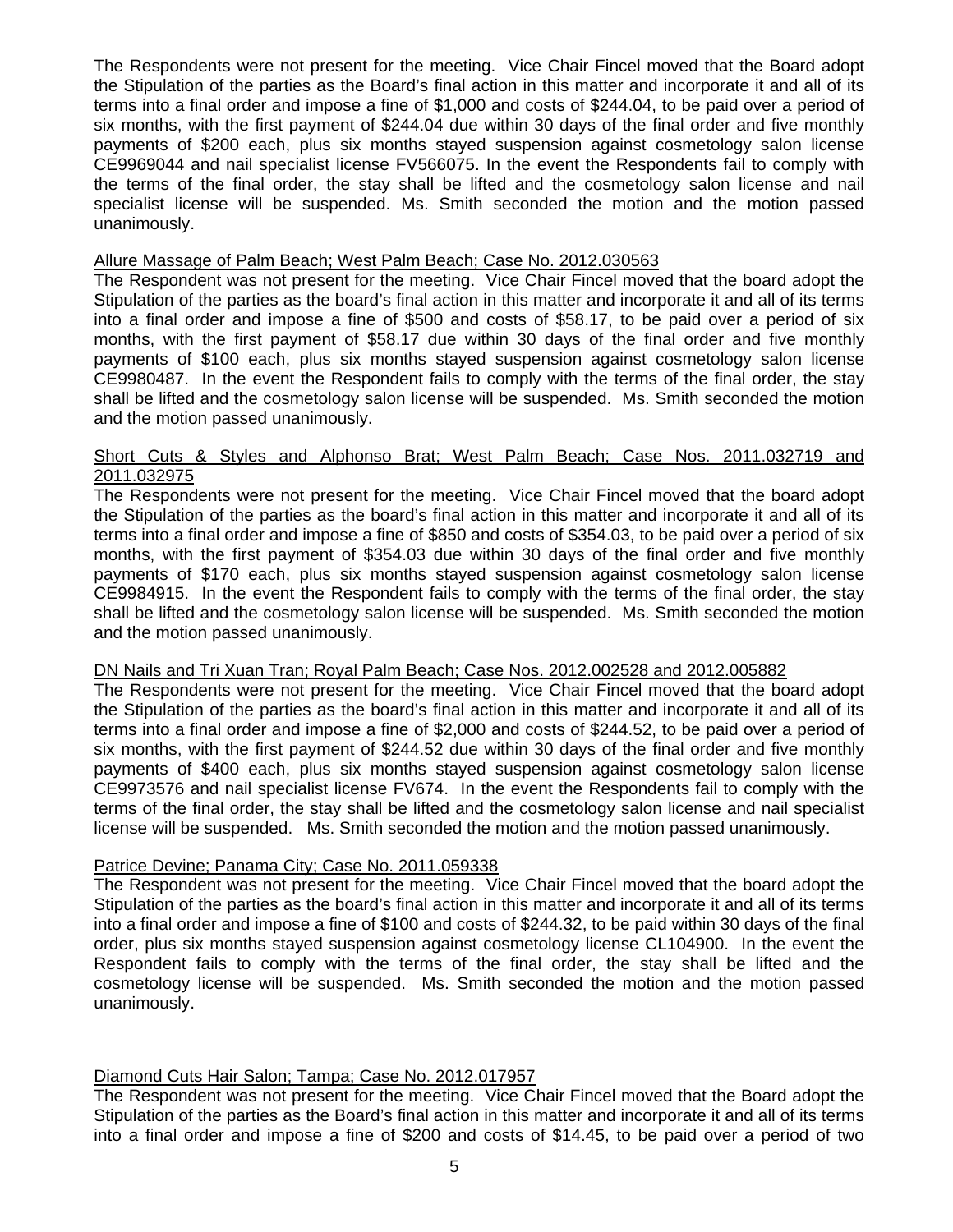months, with the first payment of \$14.45 due within 30 days of the final order and one monthly payment of \$200 each, plus six months stayed suspension against cosmetology salon license CE86564. In the event the Respondent fails to comply with the terms of the final order, the stay shall be lifted and the cosmetology salon license will be suspended. Ms. Smith seconded the motion and the motion passed unanimously.

#### Love Nails and Toan Chau Vo; Riviera Beach; Case Nos. 2011.053399 and 2011.057809

The Respondents were not present for the meeting. Vice Chair Fincel moved that the Board adopt the Stipulation of the parties as the Board's final action in this matter and incorporate it and all of its terms into a final order and impose a fine of \$1,100 and costs of \$239.21, to be paid over a period of three months, with the first payment of \$239.21 due within 30 days of the final order and three monthly payments of \$220 each, plus six months stayed suspension against cosmetology salon license CE9986224 and nail specialist license FV9544885. In the event the Respondents fail to comply with the terms of the final order, the stay shall be lifted and the cosmetology salon license and nail specialist license will be suspended. Ms. Smith seconded the motion and the motion passed unanimously.

Vina Nails Salon and Thuy H. Nguyen; Jupiter; Case Nos. 2011.028892 and 2011.033603 Ms. White requested that this case be pulled from the agenda.

#### Pink & White Nails, Inc. and Trung Nguyen; Holiday; Case Nos. 2011.054138 and 2012.032642 Ms. White requested that this case be pulled from the agenda.

#### Sashy Hair Design Club and Joerg Zachmann; Naples; Case Nos. 2011.037094 and 2012.030409 The Respondents were not present for the meeting. Vice Chair Fincel moved that the Board adopt the Stipulation of the parties as the Board's final action in this matter and incorporate it and all of its terms into a final order and impose a fine of \$500 and costs of \$405.70, to be paid over a period of six months, with the first payment of \$405.70 due within 30 days of the final order and five monthly payments of \$100 each, plus six months stayed suspension against cosmetology salon license CE9978282 and cosmetology license CL1208905. In the event the Respondents fail to comply with the terms of the final order, the stay shall be lifted and the cosmetology salon license and cosmetology license will be suspended. Ms. Smith seconded the motion and the motion passed unanimously.

# James Nathan Sellers; Bradenton; Case No. 2011.048850

Mr. Sellers was present for the meeting and was sworn in by the Court Reporter. Ms. Ritenbaugh moved that the Board adopt the Stipulation of the parties as the Board's final action in this matter and incorporate it and all of its terms into a final order and impose a fine of \$500 and costs of \$123.98, to be paid over a period of six months, with the first payment of \$123.98 due within 30 days of the final order and five monthly payments of \$100 each, plus six months stayed suspension against cosmetology license CL177232. In the event the Respondent fails to comply with the terms of the final order, the stay shall be lifted and the cosmetology license will be suspended. Ms. Wilhoite seconded the motion and the motion passed unanimously.

Torrey Scott Shannon; Titusville; Case No. 2011.038141 Ms. White requested that this case be pulled from the agenda.

#### Cydtrinia Annette Taylor; Jacksonville; Case No. 2012.006644

The Respondent was not present for the meeting. Vice Chair Fincel moved that the Board adopt the Stipulation of the parties as the Board's final action in this matter and incorporate it and all of its terms into a final order and impose a fine of \$500 and costs of \$181.19, to be paid over a period of six months, with the first payment of \$181.19 due within 30 days of the final order and five monthly payments of \$100 each, plus six months stayed suspension against hair braider registration HB5198. In the event the Respondent fails to comply with the terms of the final order, the stay shall be lifted and the hair braider registration will be suspended. Ms. Smith seconded the motion and the motion passed unanimously.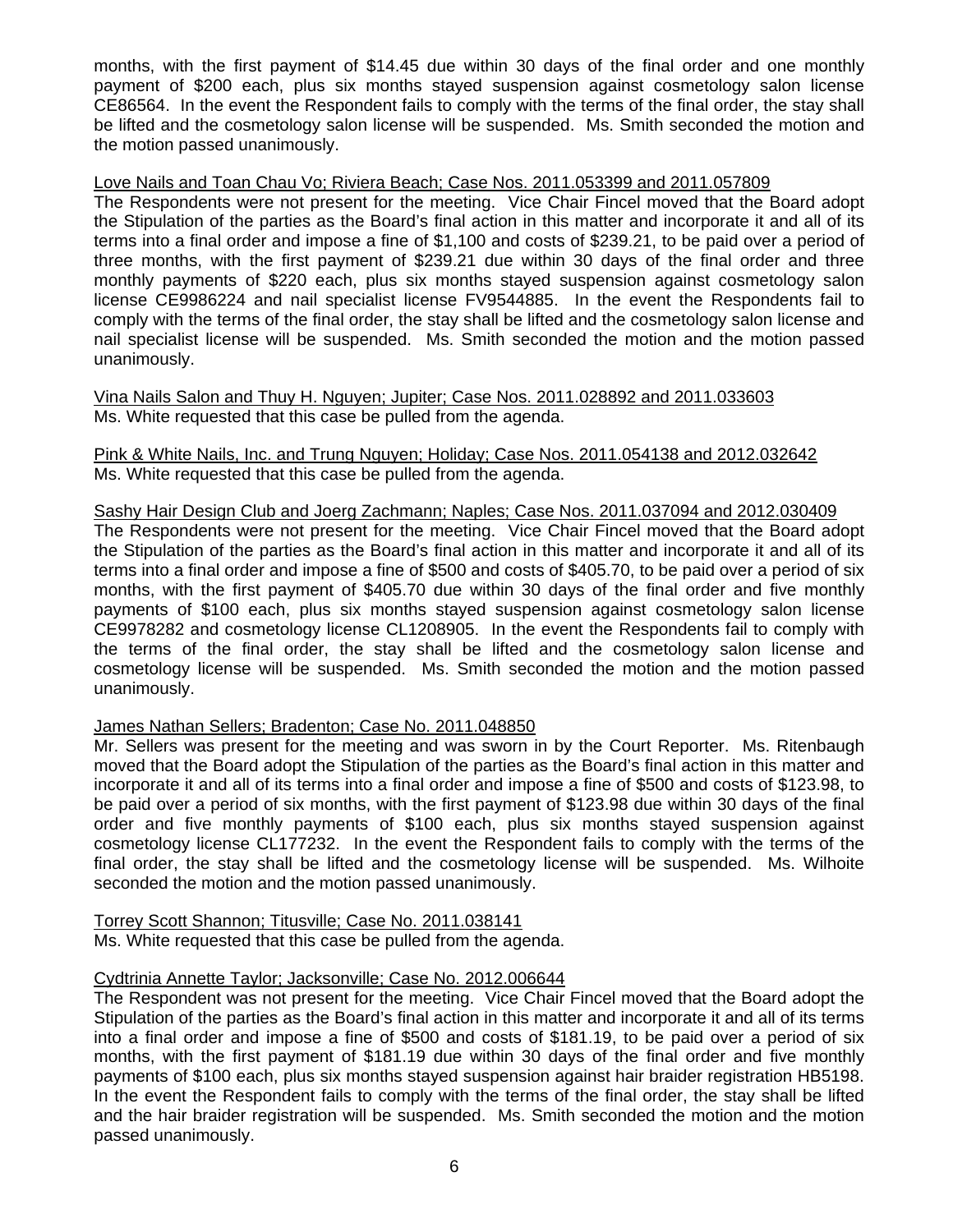## **Motion to Vacate Citation**

#### Rare Accents, Inc.; Palm Harbor; Case No. 2013.016560

The Respondent was not present for the meeting. Ms. White presented the case for consideration by the Board and recommended that the Board vacate the citation that was filed on April 8, 2013. Ms. Smith moved to vacate the citation based on this case being resolved. Ms. Ritenbaugh seconded the motion and the motion passed unanimously.

#### **Department Attorney Report**

Ms. White informed the Board that as of June 21, 2013, there were 436 open cosmetology cases in the legal section.

#### **ADJOURNMENT**

There being no further business, the meeting was adjourned at approximately 11:15 a.m.

# **Tuesday, July 16, 2013**

The Board of Cosmetology meeting was called to order at approximately 9:00 a.m., by Chair Myra Jowers.

#### **Board Members Present Communist Communist Board Members Absent**

Myra Jowers, Chair Ginny Fincel, Vice Chair Suzanne Wilhoite Laurel Ritenbaugh Monica Smith Adrienne Harvey

#### **Other Persons Present**

Robyn Barineau, Executive Director, Department of Business and Professional Regulation (DBPR) Doug Dolan, Assistant Attorney General, Office of the Attorney General (OAG) Erica White, Assistant General Counsel, Office of the General Counsel (OGC), DBPR Julie Rowland, Government Analyst, DBPR Tim McGrath, Regional Program Administrator, DBPR Diana Brundage, Court Reporter Edith Rivera Mavery Fuentes Shawn Andujar Sarah Joel Cassandra Kennedy Nyree Barrett Crystal Arnold Barbara Reitz

The meeting was opened with a roll call and a quorum was established. **APPROVAL OF MINUTES** 

Ms. Suzanne Wilhoite moved to approve the amended minutes from the May 28, 2013, Board meeting. Ms. Laurel Ritenbaugh seconded the motion and the motion passed unanimously.

#### **APPLICATIONS**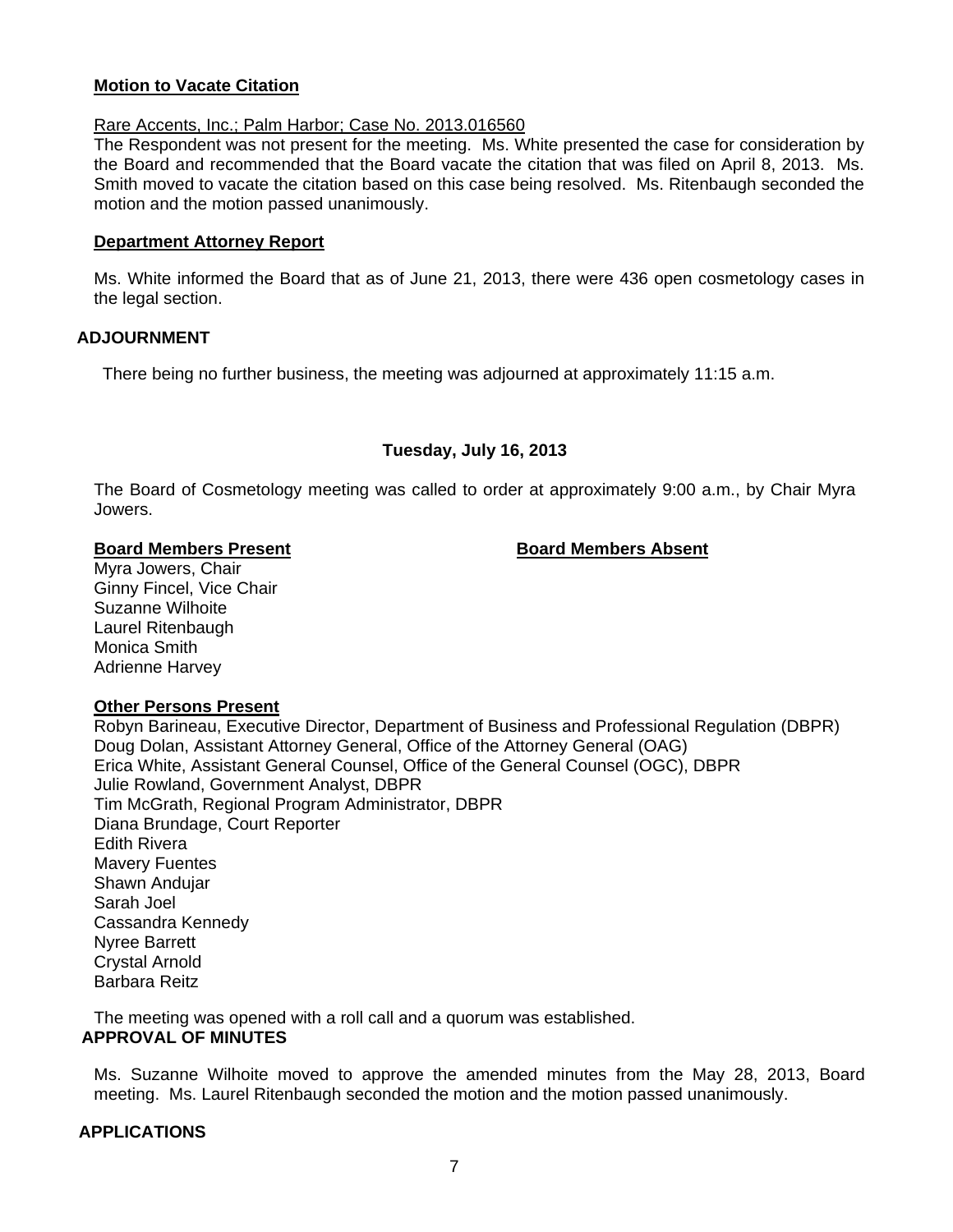# **Licensure Applications**

#### Edith E. Rivera

Ms. Rivera and Mr. Michael Morales were present for the meeting and were sworn in by Ms. Diana Brundage, Court Reporter. Ms. Robyn Barineau, Executive Director, noted that the application was tabled at the April 9, 2013, Board meeting, to allow her time to provide additional documentation. After review, Ms. Rivera requested that her endorsement application be changed to an examination application.

#### Mavery Fuentes

Ms. Fuentes and Mr. Shawn Andujar were present for the meeting and were sworn in by the Court Reporter. After review, Ms. Smith moved to deny the application based outstanding disciplinary matters that have not been satisfied, a requirement of Section 477.028(4), Florida Statutes. Vice Chair Ginny Fincel seconded the motion and the motion passed unanimously.

#### Milagros Lopez Molina / Puerto Rico

Ms. Molina was not present for the meeting. After review, Ms. Ritenbaugh moved to deny the application as the application contains inconsistent documentation and fails to demonstrate that the applicant meets the requirements of Section 477.019, Florida Statutes, and Rules 61G5-18.007 and/or 61G5-18.001, Florida Administrative Code. Ms. Wilhoite seconded the motion and the motion passed unanimously.

#### Mayra Portalatin Benn / Puerto Rico

Ms. Benn was not present for the meeting. After review, Ms. Smith moved to deny the application as the application contains inconsistent documentation and fails to demonstrate that the applicant meets the requirements of Section 477.019, Florida Statutes, and Rules 61G5-18.007 and/or 61G5-18.001, Florida Administrative Code. Ms. Ritenbaugh seconded the motion and the motion passed unanimously.

#### Sarah Elizabeth Joel

Ms. Joel was present for the meeting and was sworn in by the Court Reporter. After review, Ms. Ritenbaugh moved to approve the application. The Board also imposed probation on the license to run concurrent with her criminal probation. Ms. Harvey seconded the motion and the motion passed unanimously.

#### Crystal Arnold

Ms. Arnold was present for the meeting and was sworn in by the Court Reporter. After review, Vice Chair Fincel moved to approve the application. The Board also imposed probation on the license to run concurrent with her criminal probation. Ms. Smith seconded the motion and the motion passed unanimously.

# Juan Pacheco Ortiz / Puerto Rico

Mr. Ortiz was not present for the meeting. After review, Ms. Smith moved to deny the application as the application contains inconsistent documentation and fails to demonstrate that the applicant meets the requirements of Section 477.019, Florida Statutes, and Rules 61G5-18.007 and/or 61G5-18.001, Florida Administrative Code. Ms. Ritenbaugh seconded the motion and the motion passed unanimously.

#### Nyree Barrett / Georgia

Ms. Barrett was present for the meeting and was sworn in by the Court Reporter. After review, Ms. Ritenbaugh moved to approve the application. Ms. Smith seconded the motion and the motion passed unanimously.

#### **Hair Braiding Courses**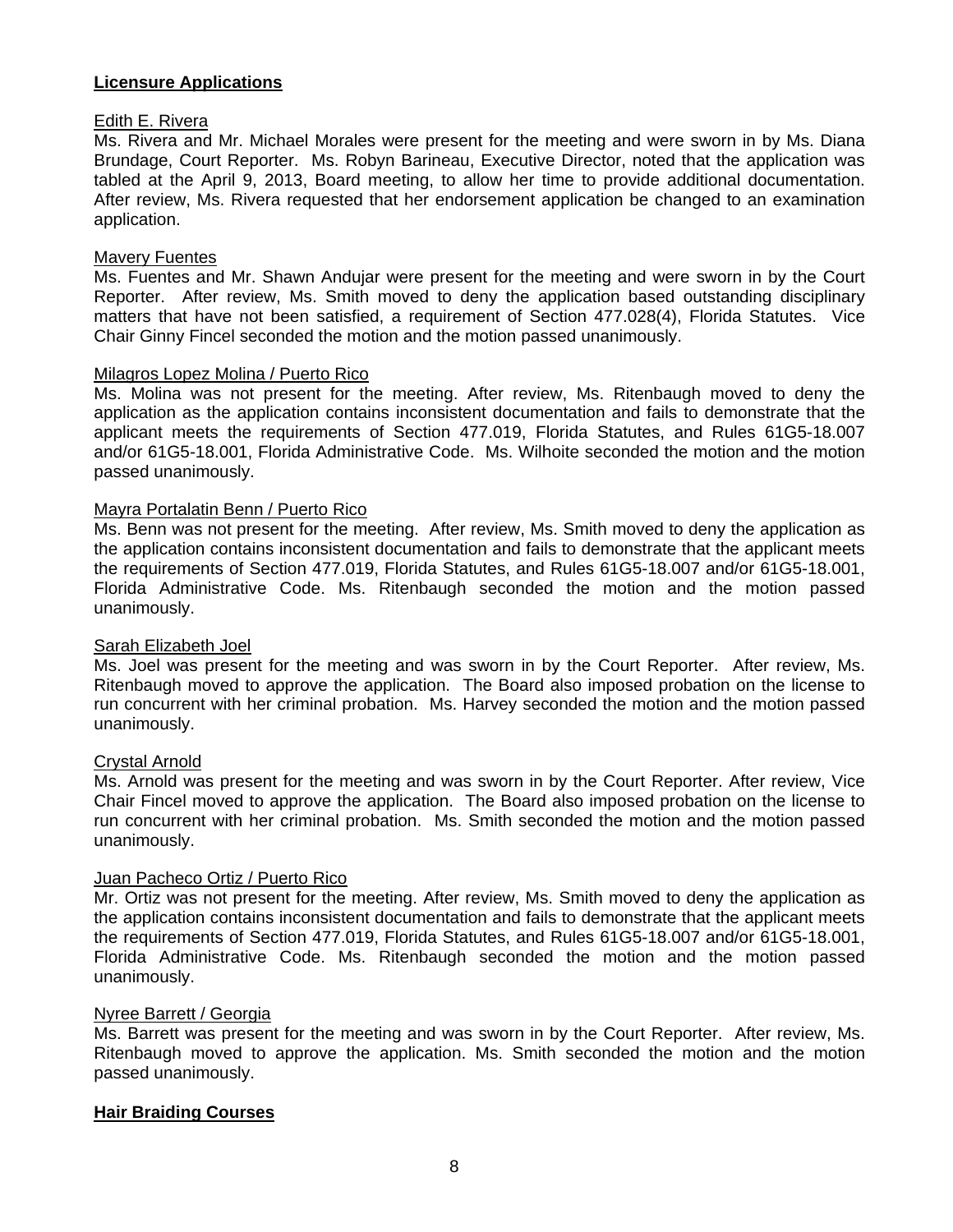#### A List Braiding School

Ms. Harvey recused herself from voting on this matter. After review, Vice Chair Fincel moved to approve the course. Ms. Smith seconded the motion and the motion passed unanimously.

#### Melandas Celebrity Hair Salon

After review, Vice Chair Fincel moved to deny the course based on incorrect disinfection procedures. Ms. Ritenbaugh seconded the motion and the motion passed unanimously.

#### Braiders Academy

Ms. Ritenbaugh recused herself from voting on this matter. After review, Ms. Smith moved to approve the course. Ms. Harvey seconded the motion and the motion passed unanimously.

#### Gnilane Karlie

After review, Ms. Ritenbaugh moved to approve the course. Ms. Wilhoite seconded the motion and the motion passed unanimously.

#### Xquisite Hair Designz & Cutz

After review, Ms. Ritenbaugh moved to approve the course. Ms. Wilhoite seconded the motion and the motion passed unanimously.

# Lauren and Eles Salon and Spa

After review, Ms. Ritenbaugh moved to approve the course with the following contingency: add a line for the provider name on the course completion certificate. The correction must be submitted to the Executive Director within 30 days of the date of the order for approval. Ms. Wilhoite seconded the motion and the motion passed unanimously.

#### Truly Rooted

After review, Ms. Ritenbaugh moved to approve the course. Ms. Wilhoite seconded the motion and the motion passed unanimously.

#### Braids Etc.

After review, Ms. Ritenbaugh moved to approve the course. Ms. Wilhoite seconded the motion and the motion passed unanimously.

#### Beautify Me Hair Salon

After review, Ms. Ritenbaugh moved to approve the course. Ms. Wilhoite seconded the motion and the motion passed unanimously.

#### Carline's Hair Braiding & Training

After review, Ms. Ritenbaugh moved to deny the course based on the course content being outside the scope of practice of a hair braider registration and the provider name not being on the course completion certificate. Ms. Harvey seconded the motion and the motion passed unanimously.

#### Special Occasion Hair Salonz

After review, Ms. Ritenbaugh moved to approve the course. Ms. Wilhoite seconded the motion and the motion passed unanimously.

#### RTK Hair Salon

After review, Vice Chair Fincel moved to deny the course based on the course content being outside the scope of practice of a hair braider registration and incorrect disinfection procedures. Ms. Ritenbaugh seconded the motion and the motion passed unanimously.

#### Princess Cutz Foundation Inc.

After review, Ms. Ritenbaugh moved to approve the course. Ms. Wilhoite seconded the motion and the motion passed unanimously.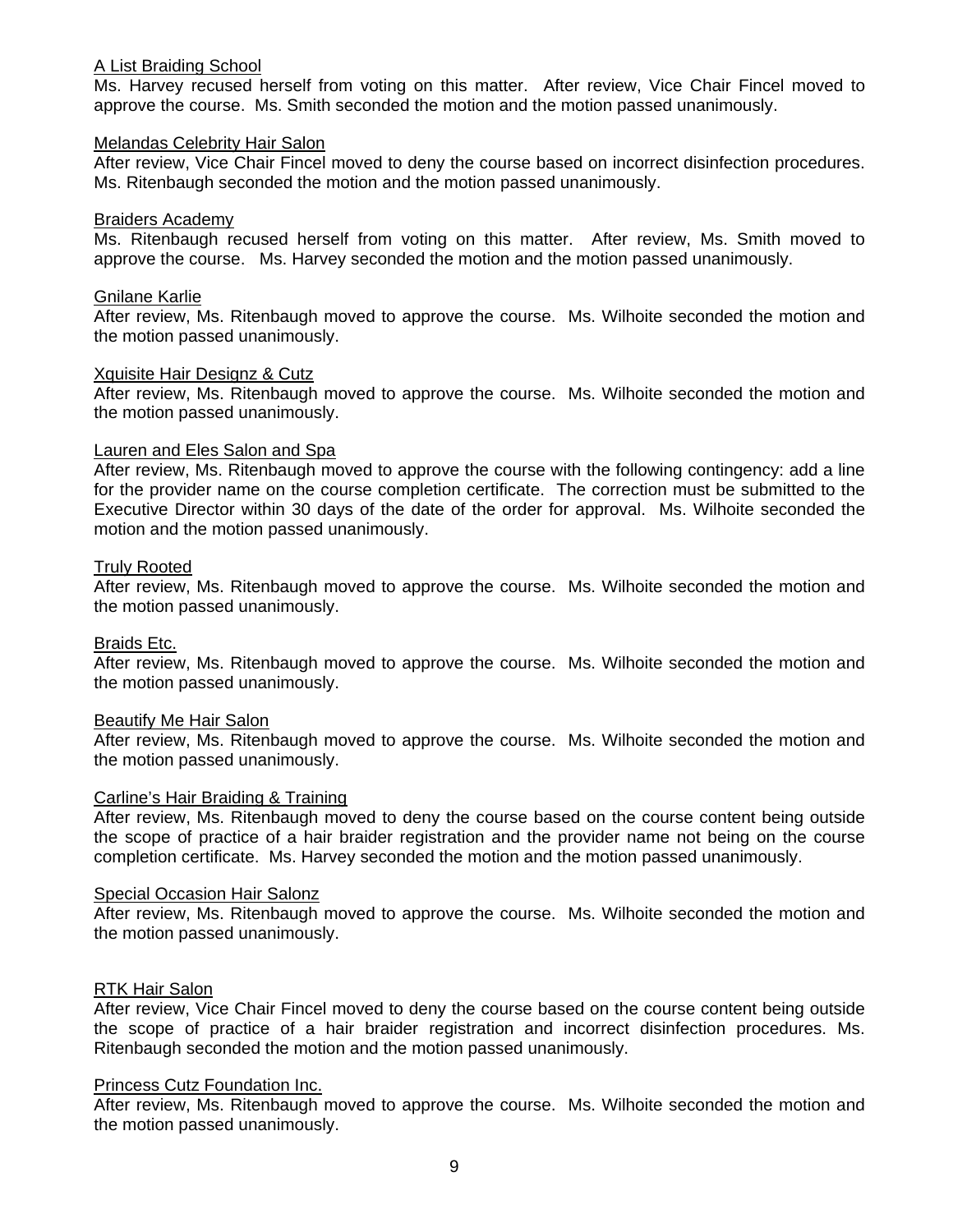# **Hair Wrapping Courses**

#### Madd Hair Braiding Academy

After review, Ms. Smith moved to approve the course with the following contingency: strike "hair braiding" from the course outline and replace with "hair wrapping". The correction must be submitted to the Executive Director within 30 days of the date of the order for approval. Ms. Ritenbaugh seconded the motion and the motion passed unanimously.

#### Truly Rooted

After review, Vice Chair Fincel moved to approve the course. Ms. Ritenbaugh seconded the motion and the motion passed unanimously.

#### Braids Etc.

After review, Vice Chair Fincel moved to approve the course. Ms. Ritenbaugh seconded the motion and the motion passed unanimously.

#### Special Occasion Hair Salonz

After review, Ms. Ritenbaugh moved to approve the course. Ms. Wilhoite seconded the motion and the motion passed unanimously.

#### **Body Wrapping Courses**

#### JT's Beauty Shop Inc.

After review, Ms. Ritenbaugh moved to approve the course with the following contingencies: strike "Protocol for sterilization, disinfection and sanitation procedures in the practice of body wrapping", strike "Identify the causes of dandruff and proper treatment", and strike 'Protocol for performing body wrapping services on a client with disorders or diseases of the skin" from the course objective. The corrections must be submitted to the Executive Director within 30 days of the date of the order for approval. Ms. Wilhoite seconded the motion and the motion passed unanimously.

#### Danik Beauty Academy

After review, Ms. Smith moved to approve the course with the following contingency: strike reference to "water retention" from the course description. The correction must be submitted to the Executive Director within 30 days of the date of the order for approval. Ms. Ritenbaugh seconded the motion and the motion passed unanimously.

#### Palm Beach Academy of Health & Beauty

After review, Ms. Ritenbaugh moved to approve the course. Ms. Wilhoite seconded the motion and the motion passed unanimously.

#### Health From Nature Corp.

After review, Ms. Ritenbaugh moved to approve the course. Ms. Wilhoite seconded the motion and the motion passed unanimously.

#### Stay Current LLC.

After review, Ms. Ritenbaugh moved to approve the course. Ms. Wilhoite seconded the motion and the motion passed unanimously.

#### **Initial HIV/AIDS Courses**

#### MCI-Institute of Technology

After review, Ms. Ritenbaugh moved to approve the course. Ms. Wilhoite seconded the motion and the motion passed unanimously.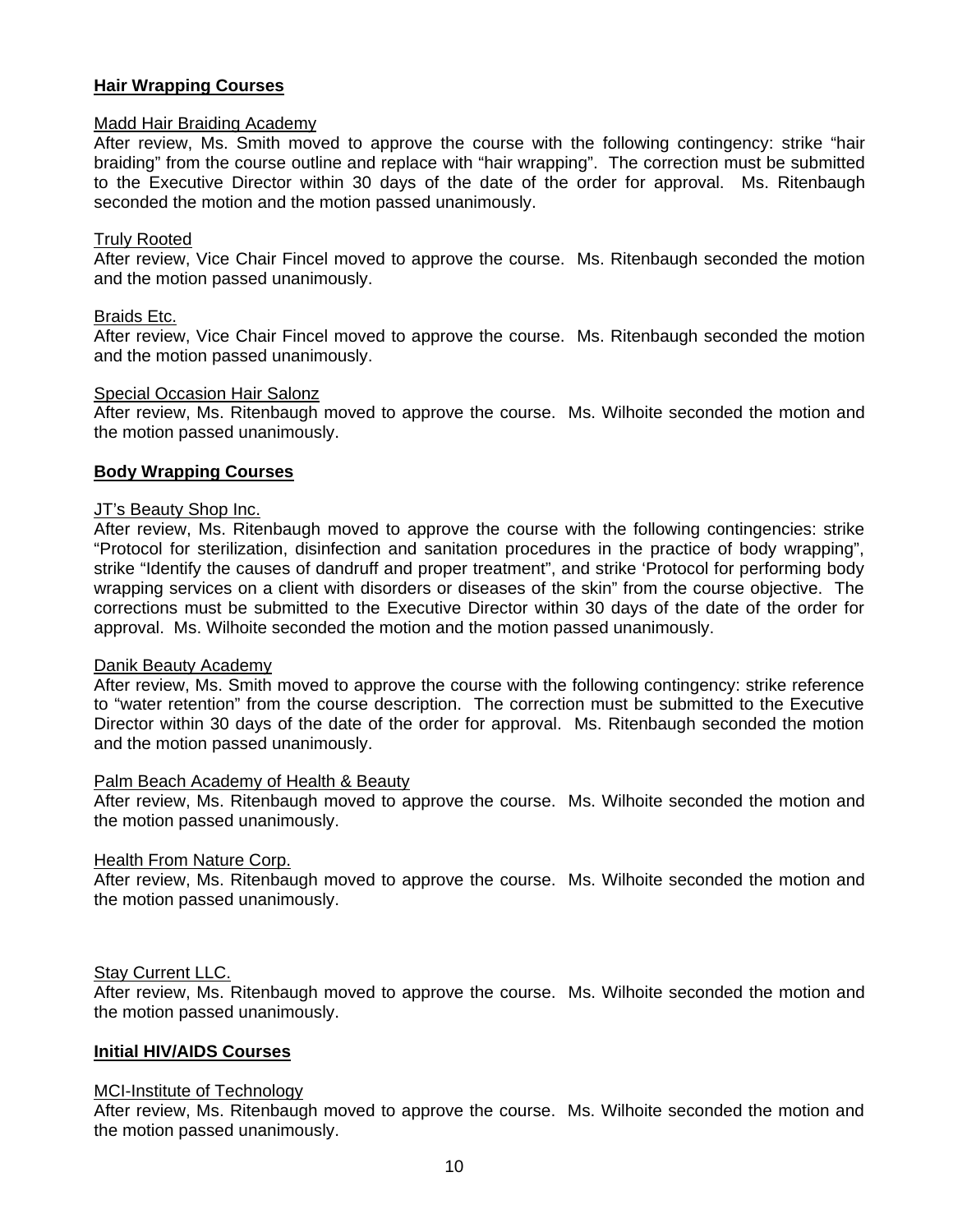# Truly Rooted

After review, Ms. Ritenbaugh moved to approve the course. Ms. Wilhoite seconded the motion and the motion passed unanimously.

#### Braids Etc.

After review, Ms. Smith moved to approve the course with the following contingency: strike "hair braiding" from the course outline. The correction must be submitted to the Executive Director within 30 days of the date of the order for approval. Ms. Ritenbaugh seconded the motion and the motion passed unanimously.

# **Continuing Education Courses**

# **Informal Hearing**

Academy of Health and Beauty – Florida 16 Hours Cosmetology Continuing Education – 16 Hours Ms. Barbara Reitz was present for the meeting and was sworn in by the Court Reporter. Ms. Barineau noted that the application was denied at the April 9, 2013, Board meeting, based on outdated references and incorrect disinfection procedures. After review, Ms. Smith moved to uphold the denial based on no additional information having been provided. Ms. Ritenbaugh seconded the motion and the motion passed unanimously.

# Deniz Harris - The Art of Brazilian Wax - 10 Hours

Ms. Barineau noted that the application was denied at the April 9, 2013, Board meeting, based on incorrect disinfection procedures and insufficient school hours in the course curriculum. After review, Ms. Ritenbaugh moved to uphold the denial based on no additional information having been provided. Ms. Wilhoite seconded the motion and the motion passed unanimously.

E'lader Cosmetics - The Arts, Science and Technology of Hair Designing Part 1 - 4 Hours

Ms. Barineau noted that the application was denied at the April 9, 2013, Board meeting, based on the course being product driven and references to North Carolina in the course outline. After review, Ms. Smith moved to uphold the denial based on the course being product driven. Ms. Ritenbaugh seconded the motion and the motion passed unanimously.

E'lader Cosmetics - The Arts, Science and Technology of Hair Designing Part 2 - 4 Hours

Ms. Barineau noted that the application was denied at the April 9, 2013, Board meeting, based on the course being product driven and references to North Carolina in the course outline. After review, Ms. Smith moved to uphold the denial based on the course being product driven. Ms. Ritenbaugh seconded the motion and the motion passed unanimously.

#### E'lader Cosmetics - The Science of Skin and Skin Care Products Part 1 - 4 Hours

Ms. Barineau noted that the application was denied at the April 9, 2013, Board meeting, based on incorrect disinfection procedures, incorrect information and lack of references for case studies. After review, Ms. Ritenbaugh moved to uphold the denial based on no additional information provided. Ms. Smith seconded the motion and the motion passed unanimously.

# **Initial Review**

Dermastart, Inc. - Deciphering Skincare Technology - 4 Hours

After review, Ms. Ritenbaugh moved to deny the course based on the course content being outside the scope of practice of Board of Cosmetology licensees. Ms. Smith seconded the motion and the motion passed unanimously.

Dermastart, Inc. - Understanding Hyperpigmentation - 8 Hours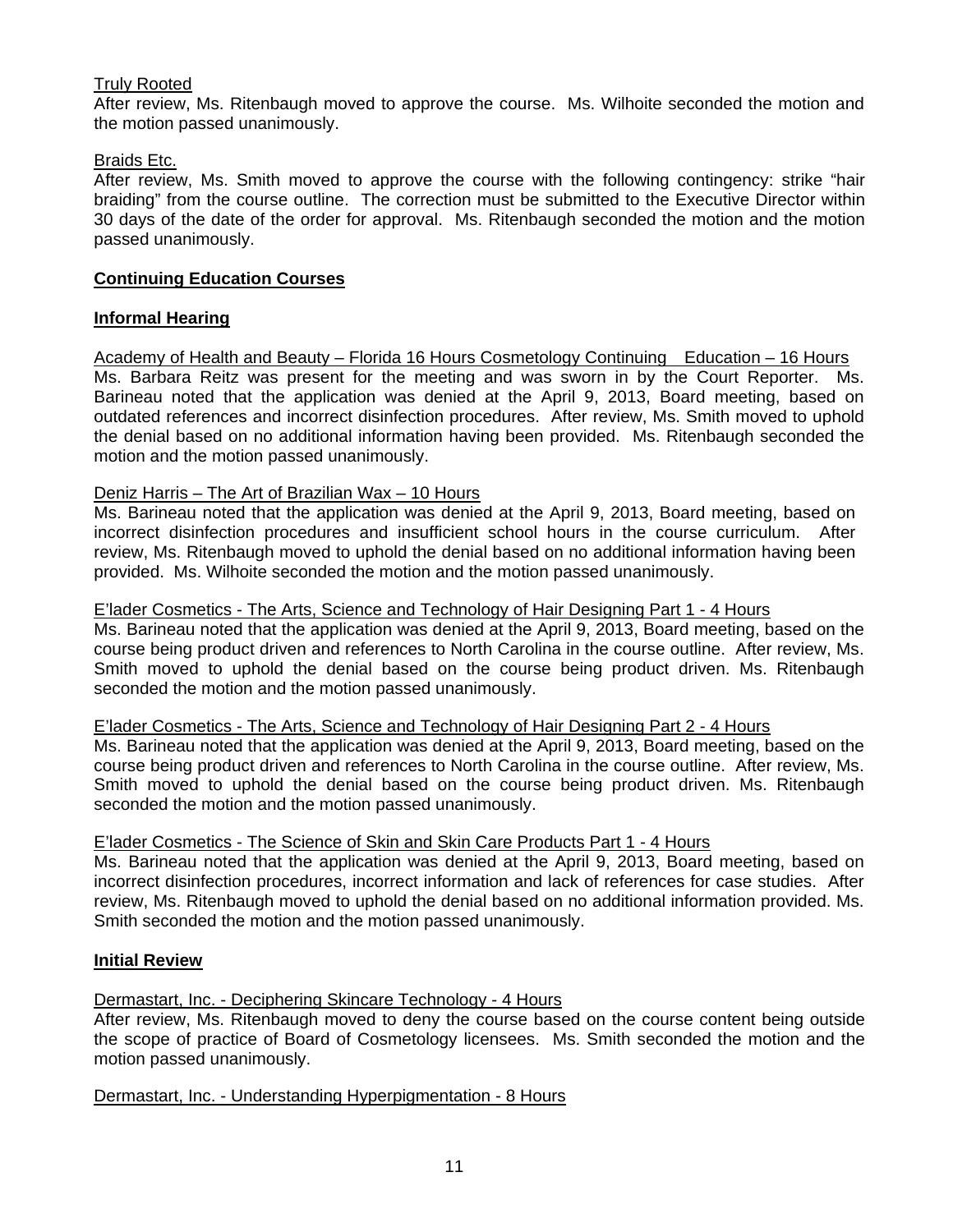After review, Ms. Smith moved to deny the course based on the course content being outside the scope of practice of Board of Cosmetology licensees. Ms. Wilhoite seconded the motion and the motion passed unanimously.

#### Esthetics Association Florida - Advanced Skin Assessment - 4 Hours

After review, Ms. Smith moved to deny the course based on the discrepancy in school hours in the course curriculum. Ms. Wilhoite seconded the motion and the motion passed unanimously.

#### Esthetics Association Florida - Nutrition and the Skin - 4 Hours

After review, Ms. Smith moved to deny the course based on the course content being outside the scope of practice of Board of Cosmetology licensees. Ms. Ritenbaugh seconded the motion and the motion passed unanimously.

Cosmetologycampus.com - Pedicure Essentials (Vietnamese) – 4 Hours

After review, Ms. Smith moved to deny the course based on insufficient translation documentation that verifies the course is compliant. Ms. Wilhoite seconded the motion and the motion passed unanimously.

#### Cosmetologycampus.com - Pedicure Essentials – 4 Hours

After review, Ms. Smith moved to deny the course based on the course content being outside of the scope of practice for Board of Cosmetology licensees, and no reference list, source materials or publication dates. Ms. Ritenbaugh seconded the motion and the motion passed unanimously.

## Cosmetologycampus.com - Hair Color Made Simple – 3 Hours

After review, Vice Chair Fincel moved to deny the course based on no reference list, source materials or publication dates. Ms. Ritenbaugh seconded the motion and the motion passed unanimously.

#### Cosmetologycampus.com - Skin Care Essentials (Spanish) – 3 Hours

After review, Ms. Ritenbaugh moved to deny the course based on insufficient translation documentation that verifies the course is compliant. Ms. Smith seconded the motion and the motion passed unanimously.

#### Cosmetologycampus.com - Skin Care Essentials – 3 Hours

After review, Ms. Smith moved to deny the course based on the course being product driven and no reference list, source materials or publication dates. Ms. Wilhoite seconded the motion and the motion passed unanimously.

Cosmetologycampus.com - Florida Cosmetology Laws and Rules – 2 Hours After review, Vice Chair Fincel moved to approve the course. Ms. Smith seconded the motion and the motion passed unanimously.

Coecontinuingeducation.com - 16 Hour Florida Composition for Cosmetologist - 16 Hours After review, Vice Chair Fincel moved to approve the course. Ms. Smith seconded the motion and the motion passed unanimously.

Coecontinuingeducation.com - 16 Hour Florida Composition for Facial Specialist - 16 Hours After review, Vice Chair Fincel moved to approve the course. Ms. Smith seconded the motion and the motion passed unanimously.

Coecontinuingeducation.com - 16 Hour Florida Composition for Nail Specialist - 16 Hours After review, Vice Chair Fincel moved to approve the course. Ms. Smith seconded the motion and the motion passed unanimously.

Skin Inc. – Exploring Mechanical Exfoliation Techniques – 1 Hour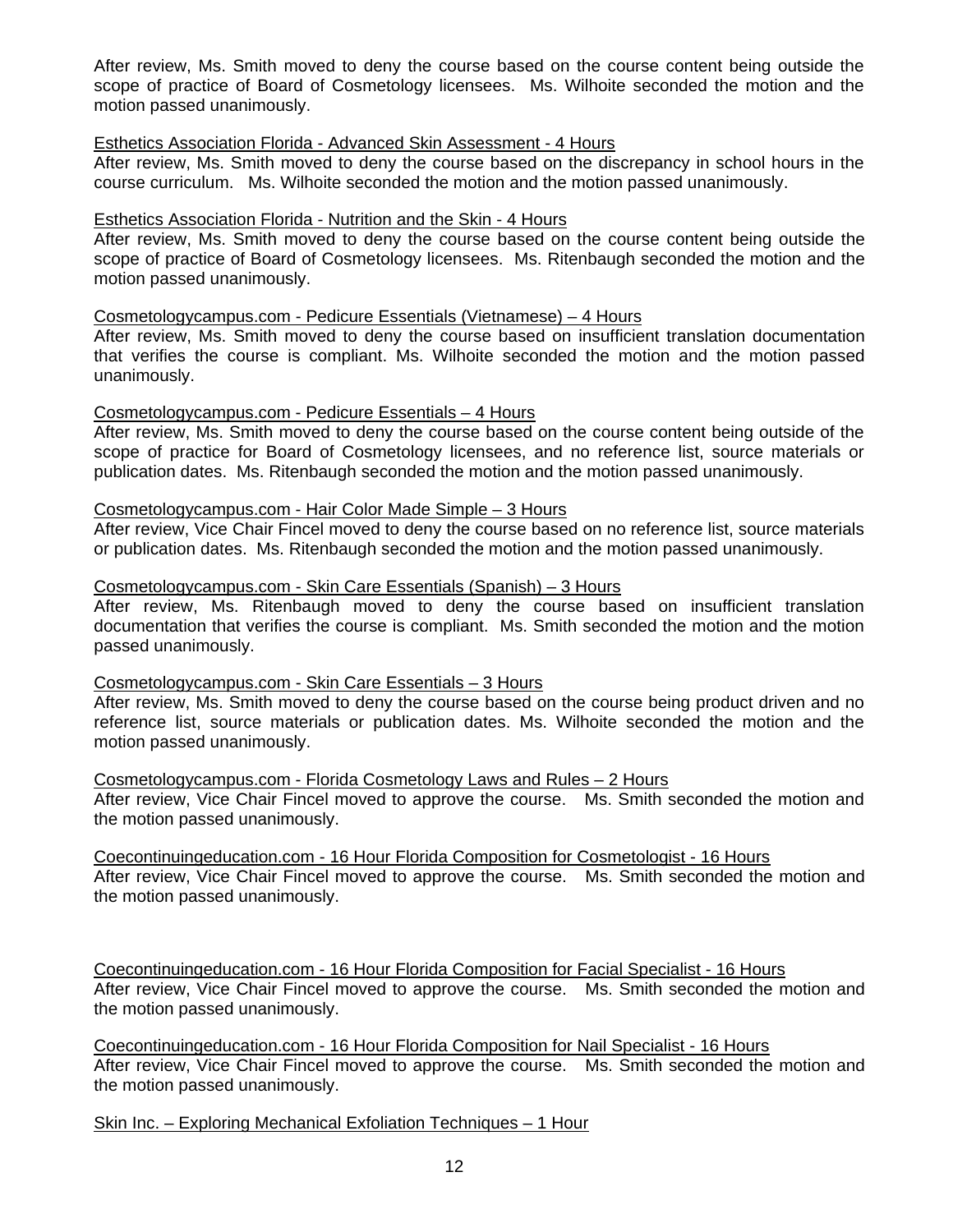Ms. Smith recused herself from voting on this matter. After review, Ms. Ritenbaugh moved to deny the course based on the course content being outside the scope of practice of Board of Cosmetology licensees and no reference dates. Ms. Wilhoite seconded the motion and the motion passed unanimously.

#### Skin Inc. – Superficial Chemical Peels – 1 Hour

Ms. Smith recused herself from voting on this matter. After review, Ms. Ritenbaugh moved to approve the course. Ms. Wilhoite seconded the motion and the motion passed unanimously.

# EDJ School Online – Cosmetology 16 Hours Renewal for Florida – 16 Hours

After review, Ms. Ritenbaugh moved to approve the course with the following contingencies: strike all references to alcohol, fumigants and phenolics as disinfectants from the course outline. The corrections must be submitted to the Executive Director within 30 days of the date of the order for approval. Ms. Smith seconded the motion and the motion passed unanimously.

# BCcredits.org LLC. – 2 Hour HIV/AIDS Course – 2 Hours

After review, Ms. Ritenbaugh moved to approve the course. Ms. Smith seconded the motion and the motion passed unanimously.

# BCcredits.org LLC. – 16 Hours Continuing Education Course

After review, Ms. Ritenbaugh moved to approve the course. Ms. Smith seconded the motion and the motion passed unanimously.

# Heal With Oils and Food LLC. - Aroma Touch Technique - 8 Hours

After review, Ms. Ritenbaugh moved to deny the course based on the course content being product driven. Ms. Wilhoite seconded the motion and the motion passed unanimously.

#### Heal With Oils and Food LLC. – Aroma Touch Hand Technique – 4 Hours

After review, Ms. Ritenbaugh moved to deny the course based on the course content being product driven. Ms. Wilhoite seconded the motion and the motion passed unanimously.

#### Skin Love, LLC. – All Aspects of Facial Specialist Practice – 16 Hours

After review, Ms. Smith moved to deny the course based on the course content being outside the scope of practice of Board of Cosmetology licensees, incorrect disinfection procedures and outdated references. Ms. Wilhoite seconded the motion and the motion passed unanimously.

#### Skin Love, LLC. – The Esthetician and Aromatherapy – 3 Hours

After review, Ms. Smith moved to deny the course based on the course content being outside the scope of practice of Board of Cosmetology licensees and outdated references. Ms. Wilhoite seconded the motion and the motion passed unanimously.

# **NEW BUSINESS**

Environmental Working Group Notice - Brands That Hide Formaldehyde The Board discussed the warning information and will continue to monitor this issue.

#### **OTHER BUSINESS**

#### **Board Attorney Report**

Mr. Doug Dolan, Assistant Attorney General, informed the Board of the progression of the following rule amendments.

Rule 61G5-18.007, Florida Administrative Code – Endorsement of Cosmetologists The rule amendment was effective May 8, 2013.